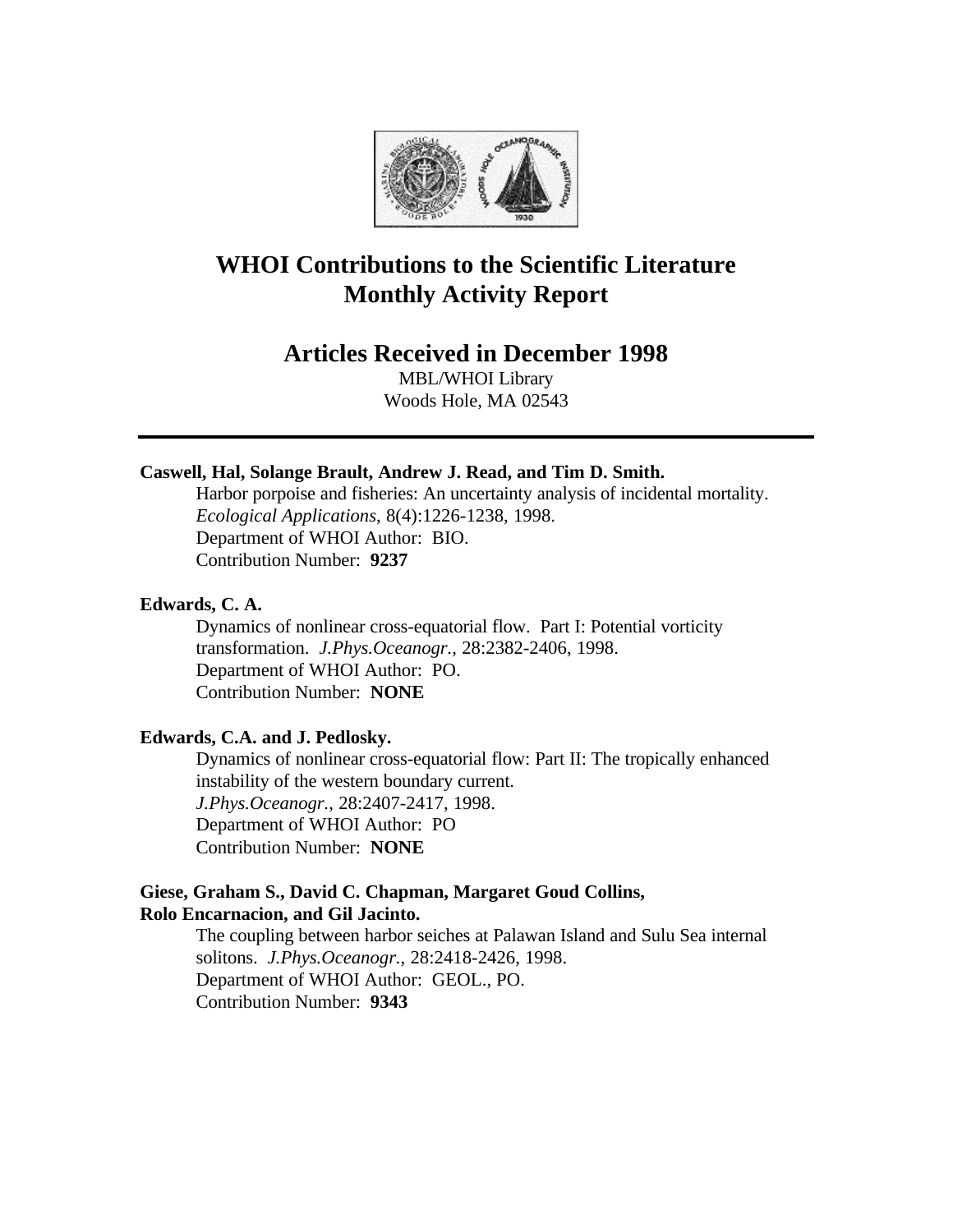#### **Hirth, Greg, Javier Escartin, and Jian Lin.**

The rheology of the lower oceanic crust: Implications for lithospheric deformation at mid-ocean ridges. In*: Faulting and Magmatism at Mid-Ocean Ridges.* W. Roger Buck, Paul T. Delaney, Jeffrey A. Karson, and Yves Lagabrielle, eds. Geophysical Monograph 106. American Geophysical Union, Washington, DC, :291-303, 1998. Department of WHOI Author: GEOL. Contribution Number: **NONE**

#### **Keleman, Peter B. and Einat Aharonov.**

Periodic formation of magma fractures and generation of layered gabbros in the lower crust beneath oceanic spreading ridges. *Geophys.Monogr.*, 106:267-289, 1998. Department of WHOI Author: GEOL. Contribution Number: **NONE**

#### **LaCasce, Joseph H.**

A geostrophic vortex over a slope. *J.Phy.Oceanogr.*, 28:2362-2381, 1998. Department of WHOI Author: PO. Contribution Number: **9580**

#### **Polyak, Leonid.**

Two-step deglaciation of the southeastern Barents Sea. *Geol.Soc.Am.Bull.*, 23(6):567-571, 1995. Department of WHOI Author: GEOL. Contribution Number: **8802**

## **Pratt, Larry and Joseph Pedlosky.**

Barotropic circulation around islands with friction. *J.Phys.Oceanogr.*, 28:2148-2162, 1998. Department of WHOI Author: PO. Contribution Number: **9435**

#### **Schumacher, Mary.**

Report from the Marine Policy Center of the Woods Hole Oceanographic Institution, Woods Hole, Massachusetts, USA. In*: Ocean Yearbook 13.* Elisabeth Mann Borgese, Aldo Chircop, Moira McConnell, and Joseph R. Morgan, eds. University of Chicago Press, :504-509, 1998. Department of WHOI Author: MPC. Contribution Number: **9542**